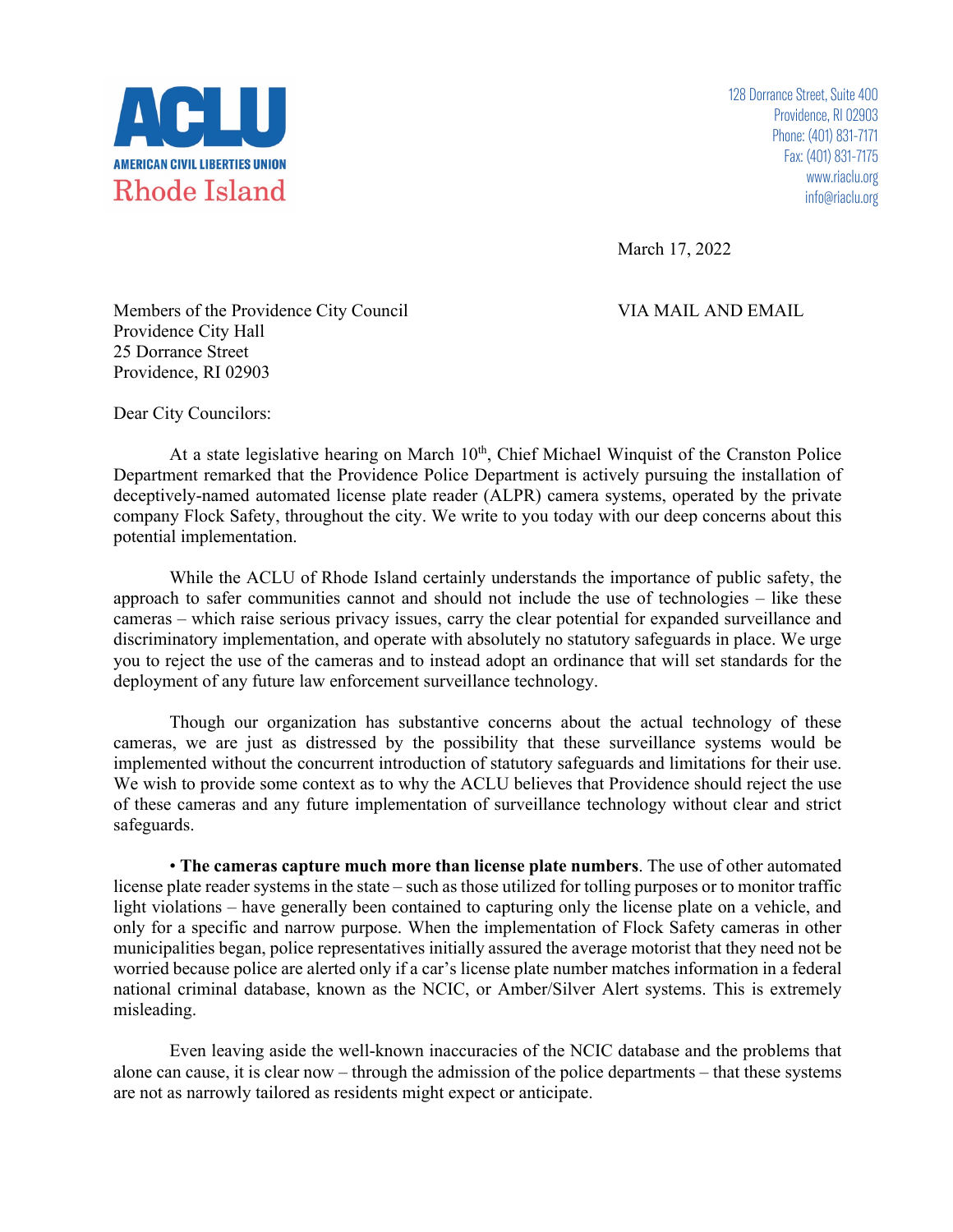As noted by both the marketing materials for these cameras and the police chiefs of the municipalities that have instituted this system, investigators may input a wide variety of vehicle characteristics into the system which range far beyond license plates. The website of Flock Safety, the company responsible for the cameras, explains further what this means: its surveillance system allows police to search by "*vehicle type*, make, color, license plate state, missing/covered plates, and other unique features like *bumper stickers*, decals, and roof racks." <sup>1</sup> (emphasis added) Such technological capabilities are incredibly invasive and far beyond what one conceives of when considering a technology often described as an "automated licensed plate reader."

Further, as the reference to "searches" suggests, the system does not merely operate passively. The police have the ability to input any license plate number – and presumably vehicle characteristics such as those noted above – and obtain information about a vehicle's whereabouts, if captured by a camera, for the preceding 30 days. In addition, that search will encompass photos not only from Providence, but also from any of the other municipalities that are part of the system, allowing for a statewide system of surveillance.

Based on the representation that the alert process is only triggered by motor vehicles associated with criminal activity and that innocent motorists thus have nothing to fear, one would assume that camera alerts would be few and far between. Yet, according to the "transparency portal" set up for the Cranston Police Department, those cameras have taken photographs of over *four-hundred thousand cars* within the last thirty days, information that will then be accessible for police searches for that same timeframe.<sup>2</sup>

At the same time, the positing that these cameras operate solely based on the visual capturing of information is also misleading. Flock Safety's website advertises the ability to not only search by the aesthetic characteristics listed above but additionally by "audio evidence" and "contextual evidence," which includes "screeching tires" and "associated vehicles,"<sup>3</sup> implying that these systems can capture audio in addition to video and utilize artificial intelligence to determine which vehicles in a certain area may be linked to one another. Both of these uses, beyond the already invasive capabilities of the video capturing, represent a profound overreach of this technology and invite over-policing and an inappropriate broadening of surveillance techniques.

• **It is almost inevitable that the use of these cameras will expand over time to engage in more, and more intrusive, types of surveillance**. The history of surveillance technology in this country – from wiretaps to stingrays to cameras to drones – has been a history of ever-growing uses, and those expanded uses are then used to justify and normalize even greater intrusions on privacy. Indeed, just this argument has been made in attempting to dismiss privacy concerns associated with the installation of these cameras by noting the prevalence of camera surveillance in *other* contexts. This is how our expectations of privacy become minimized and more Orwellian.

Flock Safety's cameras exemplify this "mission creep." Just a few months ago, the company announced the availability of "advanced search" features for its camera systems that will:

<sup>1</sup> https://www.flocksafety.com/lpr-vehicle-recognition/

<sup>2</sup> https://transparency.flocksafety.com/cranston-ri-pd

<sup>3</sup> https://www.flocksafety.com/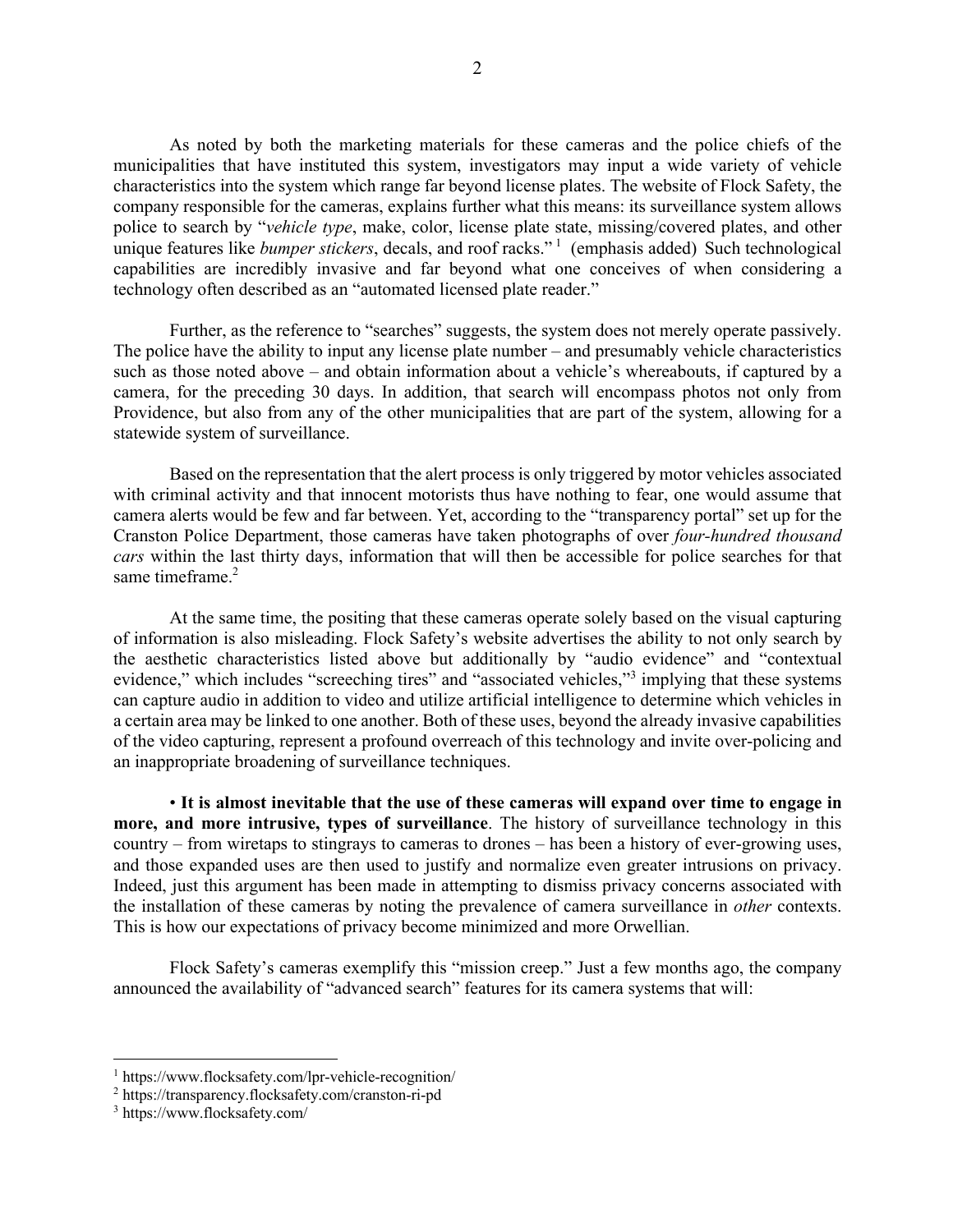- o Allow police to upload a picture of a vehicle from any source and then perform a search to see if any of the cameras have seen it;
- o Allow police to enter a license plate number, and then search cameras to find vehicles that frequently travel with that vehicle, to "help identify accomplices to crimes"; and
- o Give police the ability to search for vehicles that have been in multiple specified locations recently.<sup>4</sup>

Even if not being used in these more expansive ways today, the potential capabilities of this program are not as narrow as simply identifying and cross-checking license plate numbers, and *no state law or municipal ordinance currently prevents expanded uses in the future*. The chilling effects of the ability to track individuals in all these manners cannot be understated.

• **Separating the history of surveillance in the United States from racial discrimination is impossible because they are inextricably bound.** Communities of color in particular have most disproportionately experienced the egregious effects of expanded police surveillance activities, and this is not purely an historical lesson. In the last two years alone, First Amendment rights and racial discrimination have been entwined with the expanded use of surveillance tools. For example, municipal law departments were found to have used surveillance camera footage to inappropriately monitor activists during the Black Lives Matter protests of summer 2020.<sup>5</sup> In short, the abuse of surveillance technology is not hypothetical. Given the swath of current capabilities that Flock Safety advertises – and the ones which it could add in the future – we are extremely concerned that this technology could facilitate similar police activity in Providence, targeting both communities of color and protected protest activities.

• **Concerns about the normalization of increased surveillance are exemplified by the fact that some police departments have admitted that both they and Flock Safety have begun engaging in private outreach to business to develop a public-private network of these surveillance cameras.6** The solicitation of private partnership, for the facilitation of expanded police activity and presence, signifies an extraordinarily troubling development. An increased network of privately owned cameras for police purposes would not only provide significantly less oversight to the community regarding their actual use; it further flouts basic tenets of governmental transparency, accountability, and responsibility by creating a network of police-generated surveillance using private sources. This outreach also undermines any notion that use of these cameras is intended to be, or will stay, a limited use system. Instead, it is clearly being considered in some quarters as a significant method of future widening of policing surveillance activities.

• **In the absence of legislatively established limits on their use, the privacy rights of the public remain at the complete discretion of the police department and a private company, which can change their policies at any time.** No matter what assurances of privacy are given in policy – by either a police department or Flock Safety – there are no meaningful constraints on their ability to change the rules at any time. Today we may be told, for example, that all photos will be destroyed after 30 days, but nothing prevents the agencies or the company six months from now from extending it to 60 days, a year or a decade. The same is true for any other "safeguards" offered exclusively by police departmental policy or Flock Safety guidelines.

<sup>4</sup> https://www.govtech.com/biz/flock-safety-gives-users-expanded-vehicle-location-abilities

<sup>5</sup> https://www.npr.org/2021/08/20/1029625793/black-lives-matter-protesters-targeted

<sup>6</sup> https://www.warwickri.gov/sites/g/files/vyhlif1391/f/agendas/bid\_package\_2-23-2022.pdf